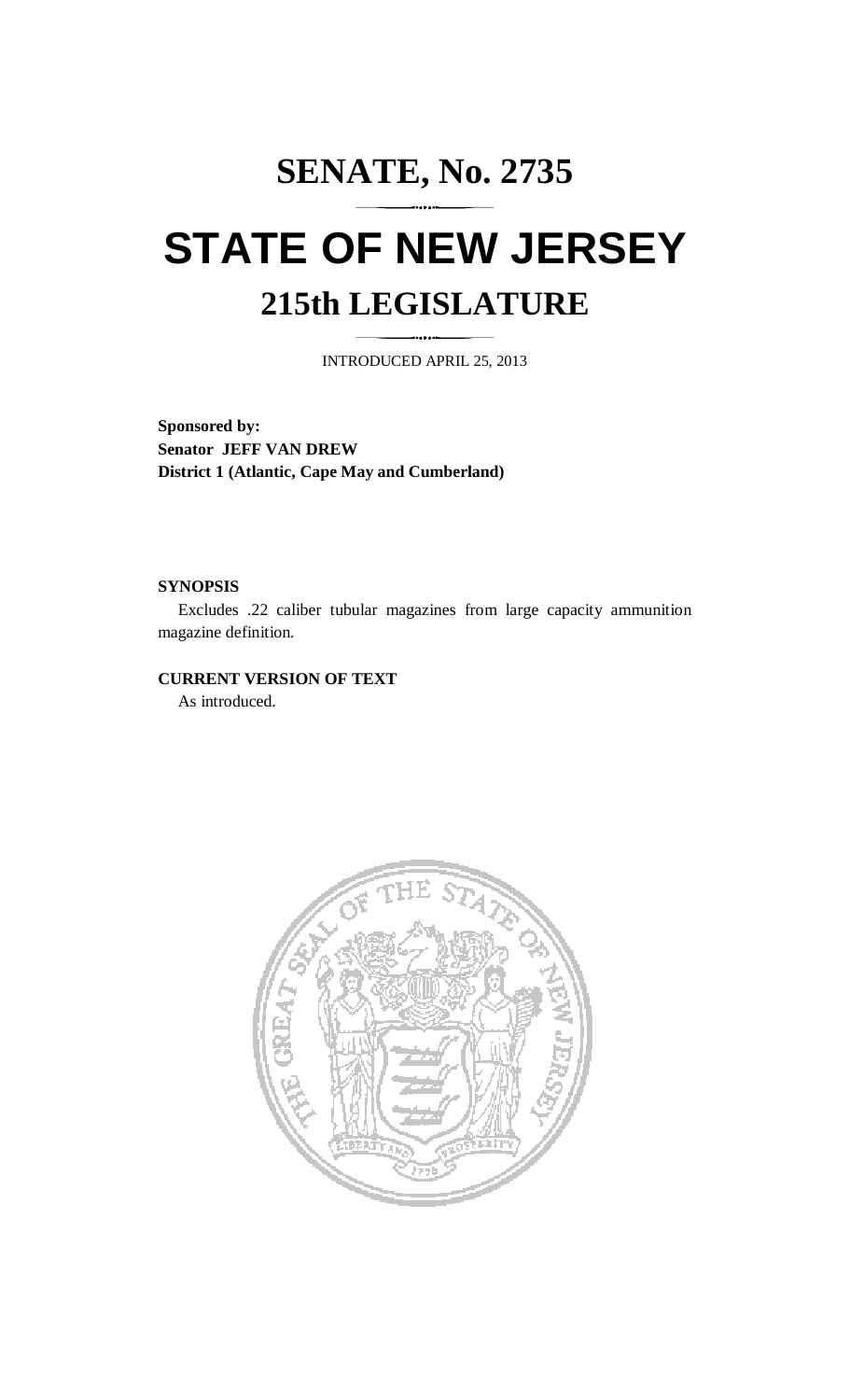1 **AN ACT** concerning large capacity magazines and amending 2 N.J.S.2C:39-1. 3 4 **BE IT ENACTED** *by the Senate and General Assembly of the State*  5 *of New Jersey:* 6 7 1. N.J.S.2C:39-1 is amended to read as follows: 8 2C:39-1. Definitions. The following definitions apply to this 9 chapter and to chapter 58: 10 a. "Antique firearm" means any rifle or shotgun and "antique 11 cannon" means a destructive device defined in paragraph (3) of 12 subsection c. of this section, if the rifle, shotgun or destructive 13 device, as the case may be, is incapable of being fired or 14 discharged, or which does not fire fixed ammunition, regardless of 15 date of manufacture, or was manufactured before 1898 for which 16 cartridge ammunition is not commercially available, and is 17 possessed as a curiosity or ornament or for its historical 18 significance or value. 19 b. "Deface" means to remove, deface, cover, alter or destroy the 20 name of the maker, model designation, manufacturer's serial 21 number or any other distinguishing identification mark or number 22 on any firearm. 23 c. "Destructive device" means any device, instrument or object 24 designed to explode or produce uncontrolled combustion, including 25 (1) any explosive or incendiary bomb, mine or grenade; (2) any 26 rocket having a propellant charge of more than four ounces or any 27 missile having an explosive or incendiary charge of more than one-28 quarter of an ounce; (3) any weapon capable of firing a projectile of 29 a caliber greater than 60 caliber, except a shotgun or shotgun 30 ammunition generally recognized as suitable for sporting purposes; 31 (4) any Molotov cocktail or other device consisting of a breakable 32 container containing flammable liquid and having a wick or similar 33 device capable of being ignited. The term does not include any 34 device manufactured for the purpose of illumination, distress 35 signaling, line-throwing, safety or similar purposes. 36 d. "Dispose of" means to give, give away, lease, loan, keep for 37 sale, offer, offer for sale, sell, transfer, or otherwise transfer 38 possession. 39 e. "Explosive" means any chemical compound or mixture that is 40 commonly used or is possessed for the purpose of producing an 41 explosion and which contains any oxidizing and combustible 42 materials or other ingredients in such proportions, quantities or 43 packing that an ignition by fire, by friction, by concussion or by 44 detonation of any part of the compound or mixture may cause such 45 a sudden generation of highly heated gases that the resultant

 **EXPLANATION – Matter enclosed in bold-faced brackets** [**thus**] **in the above bill is not enacted and is intended to be omitted in the law.** 

 **Matter underlined thus is new matter.**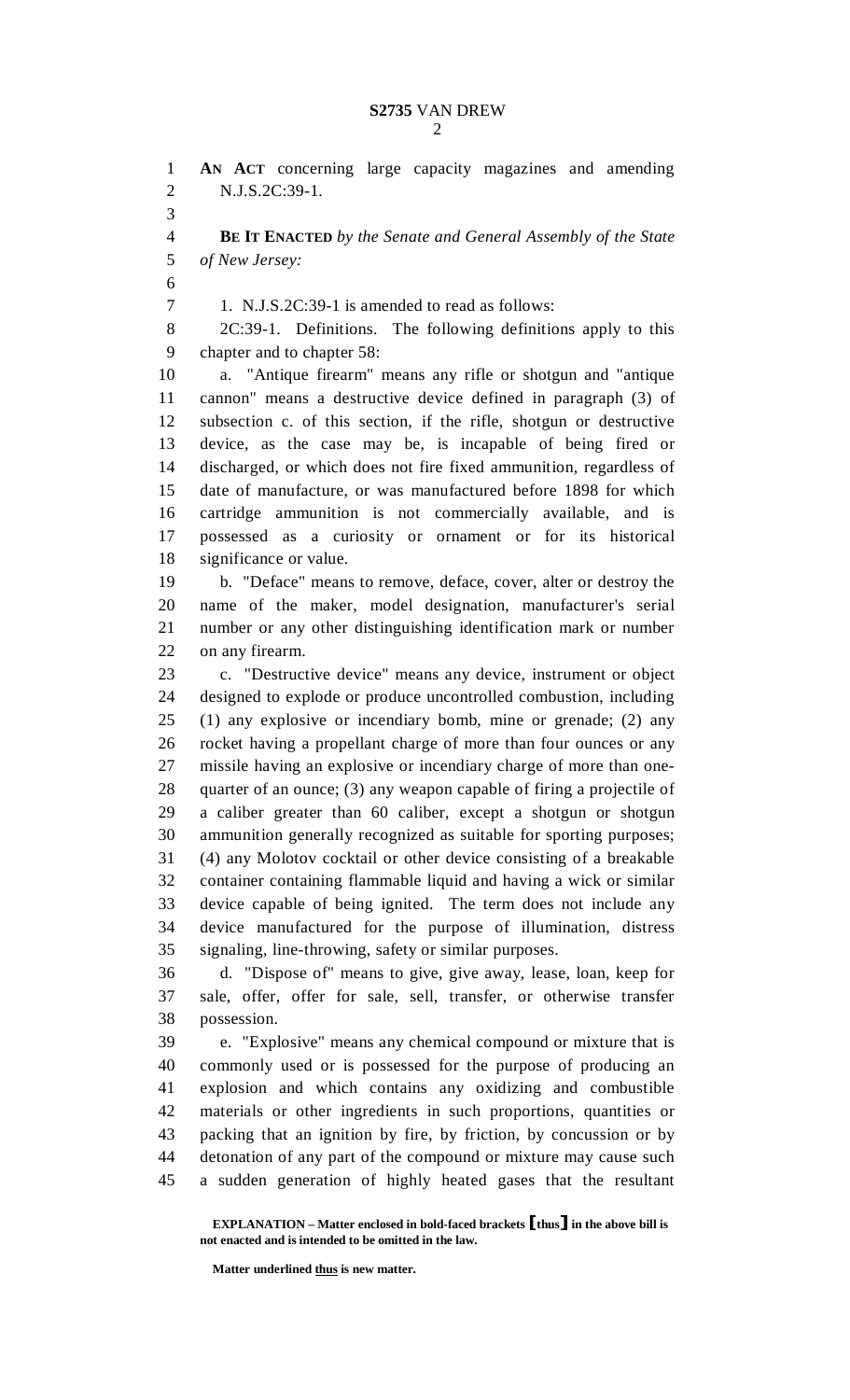1 gaseous pressures are capable of producing destructive effects on 2 contiguous objects. The term shall not include small arms 3 ammunition, or explosives in the form prescribed by the official 4 United States Pharmacopoeia.

5 f. "Firearm" means any handgun, rifle, shotgun, machine gun, 6 automatic or semi-automatic rifle, or any gun, device or instrument 7 in the nature of a weapon from which may be fired or ejected any 8 solid projectable ball, slug, pellet, missile or bullet, or any gas, 9 vapor or other noxious thing, by means of a cartridge or shell or by 10 the action of an explosive or the igniting of flammable or explosive 11 substances. It shall also include, without limitation, any firearm 12 which is in the nature of an air gun, spring gun or pistol or other 13 weapon of a similar nature in which the propelling force is a spring, 14 elastic band, carbon dioxide, compressed or other gas or vapor, air 15 or compressed air, or is ignited by compressed air, and ejecting a 16 bullet or missile smaller than three-eighths of an inch in diameter, 17 with sufficient force to injure a person.

18 g. "Firearm silencer" means any instrument, attachment, weapon 19 or appliance for causing the firing of any gun, revolver, pistol or 20 other firearm to be silent, or intended to lessen or muffle the noise 21 of the firing of any gun, revolver, pistol or other firearm.

22 h. "Gravity knife" means any knife which has a blade which is 23 released from the handle or sheath thereof by the force of gravity or 24 the application of centrifugal force.

25 i. "Machine gun" means any firearm, mechanism or instrument 26 not requiring that the trigger be pressed for each shot and having a 27 reservoir, belt or other means of storing and carrying ammunition 28 which can be loaded into the firearm, mechanism or instrument and 29 fired therefrom.

30 i. "Manufacturer" means any person who receives or obtains raw 31 materials or parts and processes them into firearms or finished parts 32 of firearms, except a person who exclusively processes grips, stocks 33 and other nonmetal parts of firearms. The term does not include a 34 person who repairs existing firearms or receives new and used raw 35 materials or parts solely for the repair of existing firearms.

36 k. "Handgun" means any pistol, revolver or other firearm 37 originally designed or manufactured to be fired by the use of a 38 single hand.

39 l. "Retail dealer" means any person including a gunsmith, except 40 a manufacturer or a wholesale dealer, who sells, transfers or assigns 41 for a fee or profit any firearm or parts of firearms or ammunition 42 which he has purchased or obtained with the intention, or for the 43 purpose, of reselling or reassigning to persons who are reasonably 44 understood to be the ultimate consumers, and includes any person 45 who is engaged in the business of repairing firearms or who sells 46 any firearm to satisfy a debt secured by the pledge of a firearm.

47 m. "Rifle" means any firearm designed to be fired from the 48 shoulder and using the energy of the explosive in a fixed metallic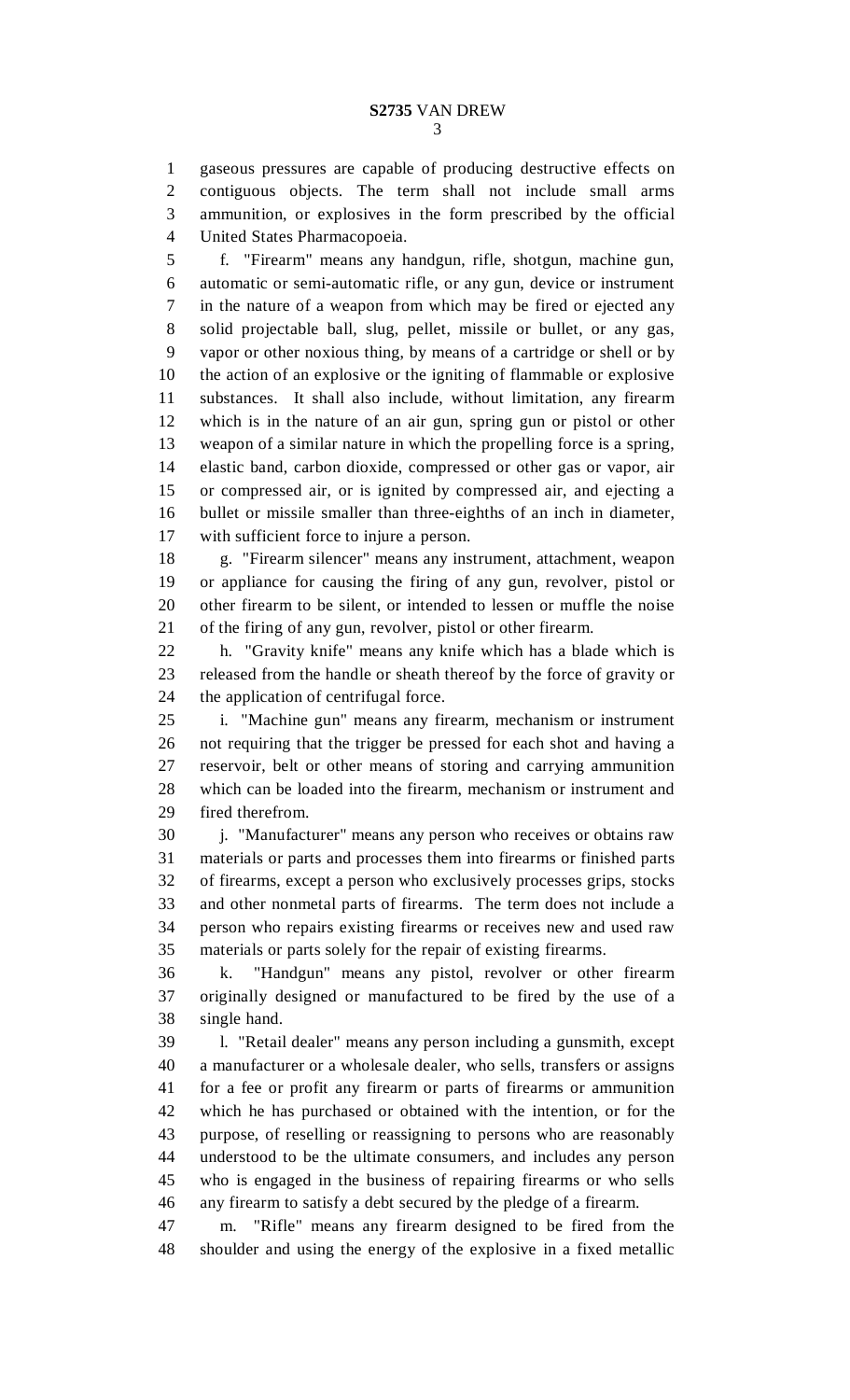1 cartridge to fire a single projectile through a rifled bore for each 2 single pull of the trigger. 3 n. "Shotgun" means any firearm designed to be fired from the 4 shoulder and using the energy of the explosive in a fixed shotgun 5 shell to fire through a smooth bore either a number of ball shots or a 6 single projectile for each pull of the trigger, or any firearm designed 7 to be fired from the shoulder which does not fire fixed ammunition. 8 o. "Sawed-off shotgun" means any shotgun having a barrel or 9 barrels of less than 18 inches in length measured from the breech to 10 the muzzle, or a rifle having a barrel or barrels of less than 16 11 inches in length measured from the breech to the muzzle, or any 12 firearm made from a rifle or a shotgun, whether by alteration, or 13 otherwise, if such firearm as modified has an overall length of less 14 than 26 inches. 15 p. "Switchblade knife" means any knife or similar device which 16 has a blade which opens automatically by hand pressure applied to a 17 button, spring or other device in the handle of the knife. 18 q. "Superintendent" means the Superintendent of the State 19 Police. 20 r. "Weapon" means anything readily capable of lethal use or of 21 inflicting serious bodily injury. The term includes, but is not 22 limited to, all (1) firearms, even though not loaded or lacking a clip 23 or other component to render them immediately operable; (2) 24 components which can be readily assembled into a weapon; (3) 25 gravity knives, switchblade knives, daggers, dirks, stilettos, or other

26 dangerous knives, billies, blackjacks, bludgeons, metal knuckles, 27 sandclubs, slingshots, cesti or similar leather bands studded with 28 metal filings or razor blades imbedded in wood; and (4) stun guns; 29 and any weapon or other device which projects, releases, or emits 30 tear gas or any other substance intended to produce temporary 31 physical discomfort or permanent injury through being vaporized or 32 otherwise dispensed in the air.

33 s. "Wholesale dealer" means any person, except a manufacturer, 34 who sells, transfers, or assigns firearms, or parts of firearms, to 35 persons who are reasonably understood not to be the ultimate 36 consumers, and includes persons who receive finished parts of 37 firearms and assemble them into completed or partially completed 38 firearms, in furtherance of such purpose, except that it shall not 39 include those persons dealing exclusively in grips, stocks and other 40 nonmetal parts of firearms.

41 t. "Stun gun" means any weapon or other device which emits an 42 electrical charge or current intended to temporarily or permanently 43 disable a person.

44 u. "Ballistic knife" means any weapon or other device capable of 45 lethal use and which can propel a knife blade.

46 v. "Imitation firearm" means an object or device reasonably 47 capable of being mistaken for a firearm.

48 w. "Assault firearm" means: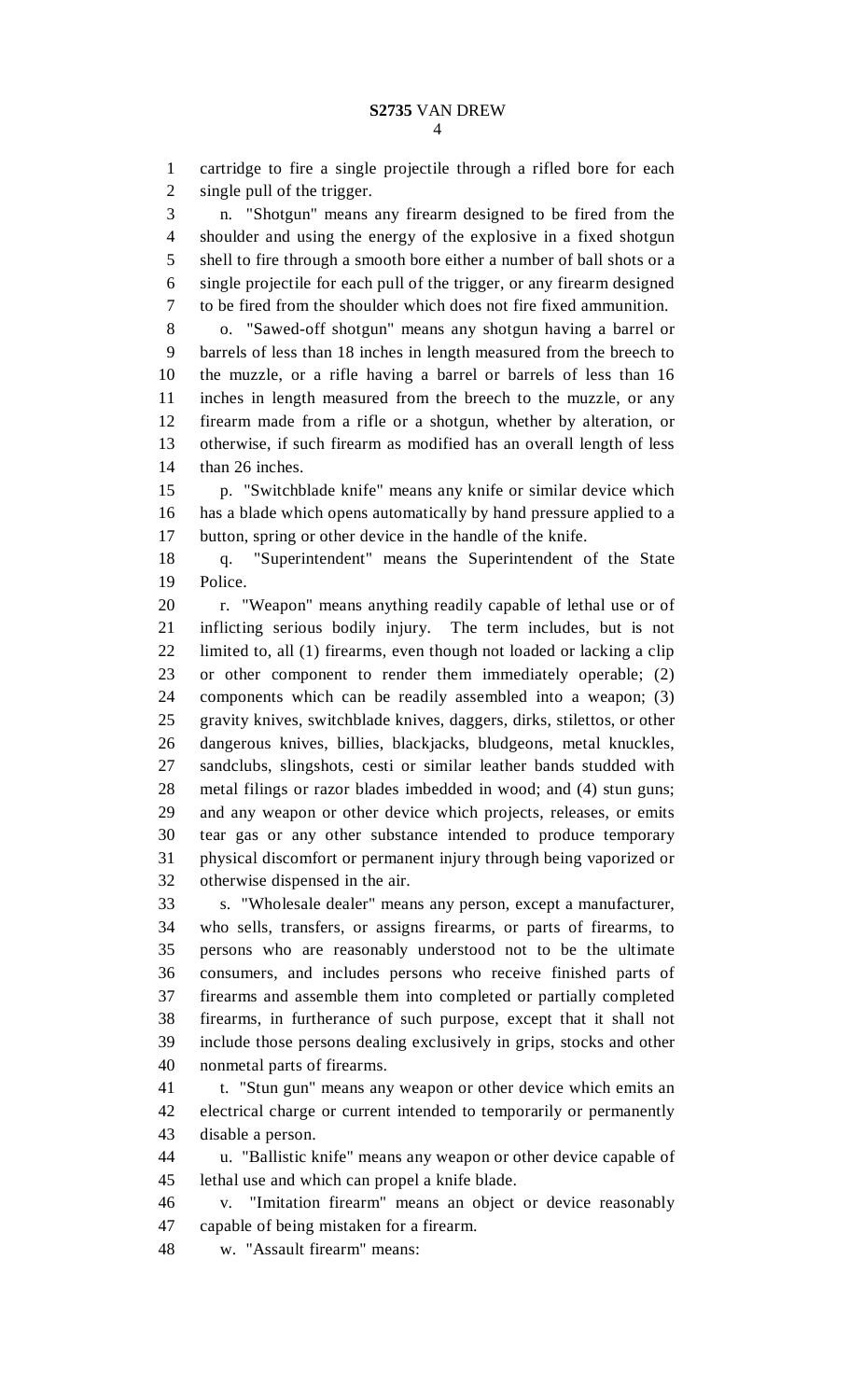5 1 (1) The following firearms: 2 Algimec AGM1 type 3 Any shotgun with a revolving cylinder such as the "Street 4 Sweeper" or "Striker 12" 5 Armalite AR-180 type 6 Australian Automatic Arms SAR 7 Avtomat Kalashnikov type semi-automatic firearms 8 Beretta AR-70 and BM59 semi-automatic firearms 9 Bushmaster Assault Rifle 10 Calico M-900 Assault carbine and M-900 11 CETME G3 12 Chartered Industries of Singapore SR-88 type 13 Colt AR-15 and CAR-15 series 14 Daewoo K-1, K-2, Max 1 and Max 2, AR 100 types 15 Demro TAC-1 carbine type 16 Encom MP-9 and MP-45 carbine types 17 FAMAS MAS223 types 18 FN-FAL, FN-LAR, or FN-FNC type semi-automatic firearms 19 Franchi SPAS 12 and LAW 12 shotguns 20 G3SA type 21 Galil type Heckler and Koch HK91, HK93, HK94, MP5, PSG-1 22 Intratec TEC 9 and 22 semi-automatic firearms 23 M1 carbine type 24 M14S type 25 MAC 10, MAC 11, MAC 11-9mm carbine type firearms 26 PJK M-68 carbine type 27 Plainfield Machine Company Carbine 28 Ruger K-Mini-14/5F and Mini-14/5RF 29 SIG AMT, SIG 550SP, SIG 551SP, SIG PE-57 types 30 SKS with detachable magazine type 31 Spectre Auto carbine type 32 Springfield Armory BM59 and SAR-48 type 33 Sterling MK-6, MK-7 and SAR types 34 Steyr A.U.G. semi-automatic firearms 35 USAS 12 semi-automatic type shotgun 36 Uzi type semi-automatic firearms 37 Valmet M62, M71S, M76, or M78 type semi-automatic firearms 38 Weaver Arm Nighthawk. 39 (2) Any firearm manufactured under any designation which is 40 substantially identical to any of the firearms listed above. 41 (3) A semi-automatic shotgun with either a magazine capacity 42 exceeding six rounds, a pistol grip, or a folding stock. 43 (4) A semi-automatic rifle with a fixed magazine capacity 44 exceeding 15 rounds. 45 (5) A part or combination of parts designed or intended to 46 convert a firearm into an assault firearm, or any combination of 47 parts from which an assault firearm may be readily assembled if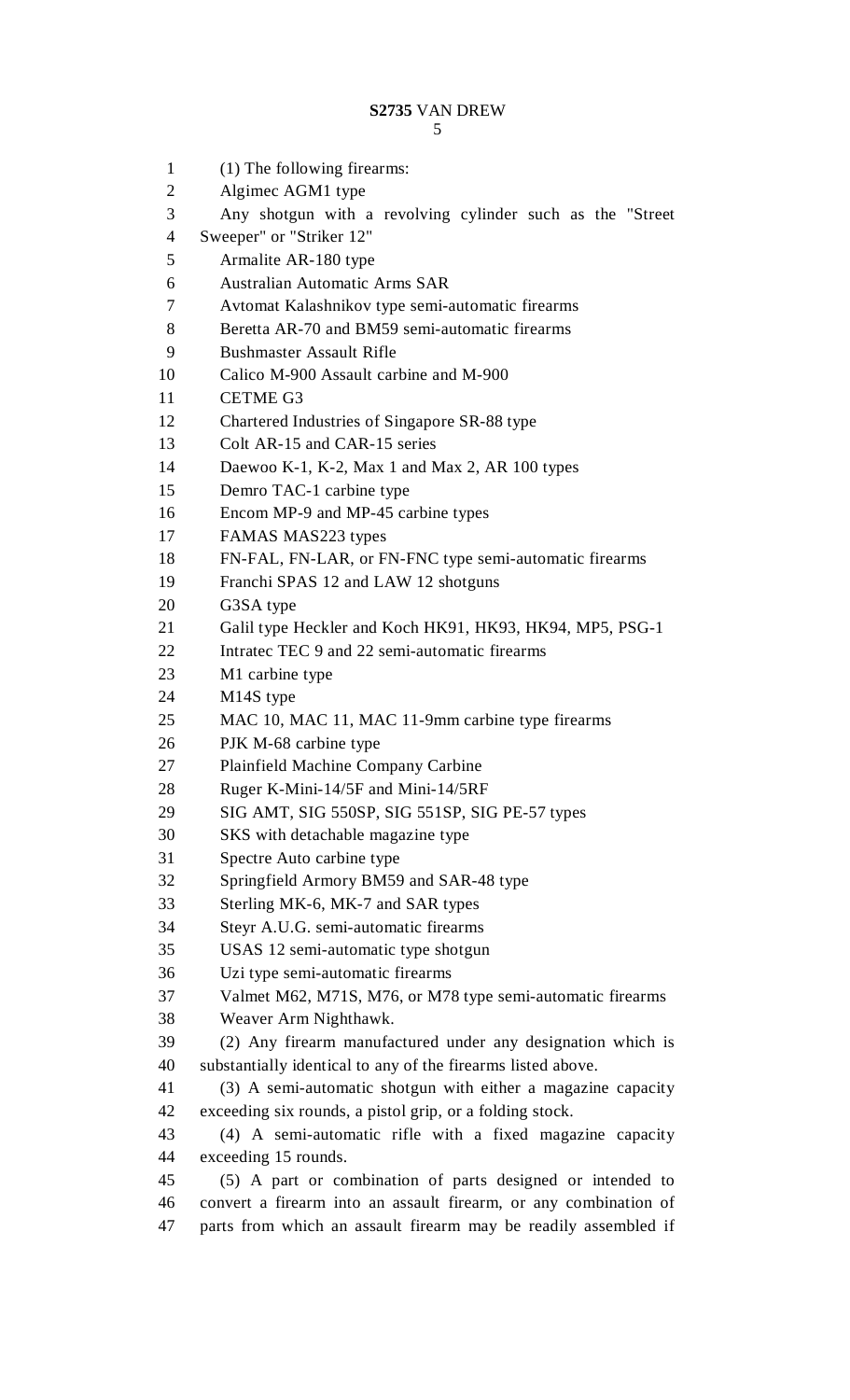1 those parts are in the possession or under the control of the same 2 person. 3 x. "Semi-automatic" means a firearm which fires a single

4 projectile for each single pull of the trigger and is self-reloading or 5 automatically chambers a round, cartridge, or bullet.

6 y. "Large capacity ammunition magazine" means a box, drum, 7 tube or other container which is capable of holding more than 15 8 rounds of ammunition to be fed continuously and directly therefrom 9 into a semi-automatic firearm. The term shall not include an 10 attached tubular device designed to accept, and capable of operating 11 only with, .22 caliber rimfire ammunition.

12 z. "Pistol grip" means a well-defined handle, similar to that 13 found on a handgun, that protrudes conspicuously beneath the 14 action of the weapon, and which permits the shotgun to be held and 15 fired with one hand.

16 aa. "Antique handgun" means a handgun manufactured before 17 1898, or a replica thereof, which is recognized as being historical in 18 nature or of historical significance and either (1) utilizes a match, 19 friction, flint, or percussion ignition, or which utilizes a pin-fire 20 cartridge in which the pin is part of the cartridge or (2) does not fire 21 fixed ammunition or for which cartridge ammunition is not 22 commercially available.

23 bb. "Trigger lock" means a commercially available device 24 approved by the Superintendent of State Police which is operated 25 with a key or combination lock that prevents a firearm from being 26 discharged while the device is attached to the firearm. It may 27 include, but need not be limited to, devices that obstruct the barrel 28 or cylinder of the firearm, as well as devices that immobilize the 29 trigger.

30 cc. "Trigger locking device" means a device that, if installed on 31 a firearm and secured by means of a key or mechanically, 32 electronically or electromechanically operated combination lock, 33 prevents the firearm from being discharged without first 34 deactivating or removing the device by means of a key or 35 mechanically, electronically or electromechanically operated 36 combination lock.

37 dd. "Personalized handgun" means a handgun which 38 incorporates within its design, and as part of its original 39 manufacture, technology which automatically limits its operational 40 use and which cannot be readily deactivated, so that it may only be 41 fired by an authorized or recognized user. The technology limiting 42 the handgun's operational use may include, but not be limited to: 43 radio frequency tagging, touch memory, remote control, fingerprint, 44 magnetic encoding and other automatic user identification systems 45 utilizing biometric, mechanical or electronic systems. No make or 46 model of a handgun shall be deemed to be a "personalized handgun" 47 unless the Attorney General has determined, through testing or 48 other reasonable means, that the handgun meets any reliability